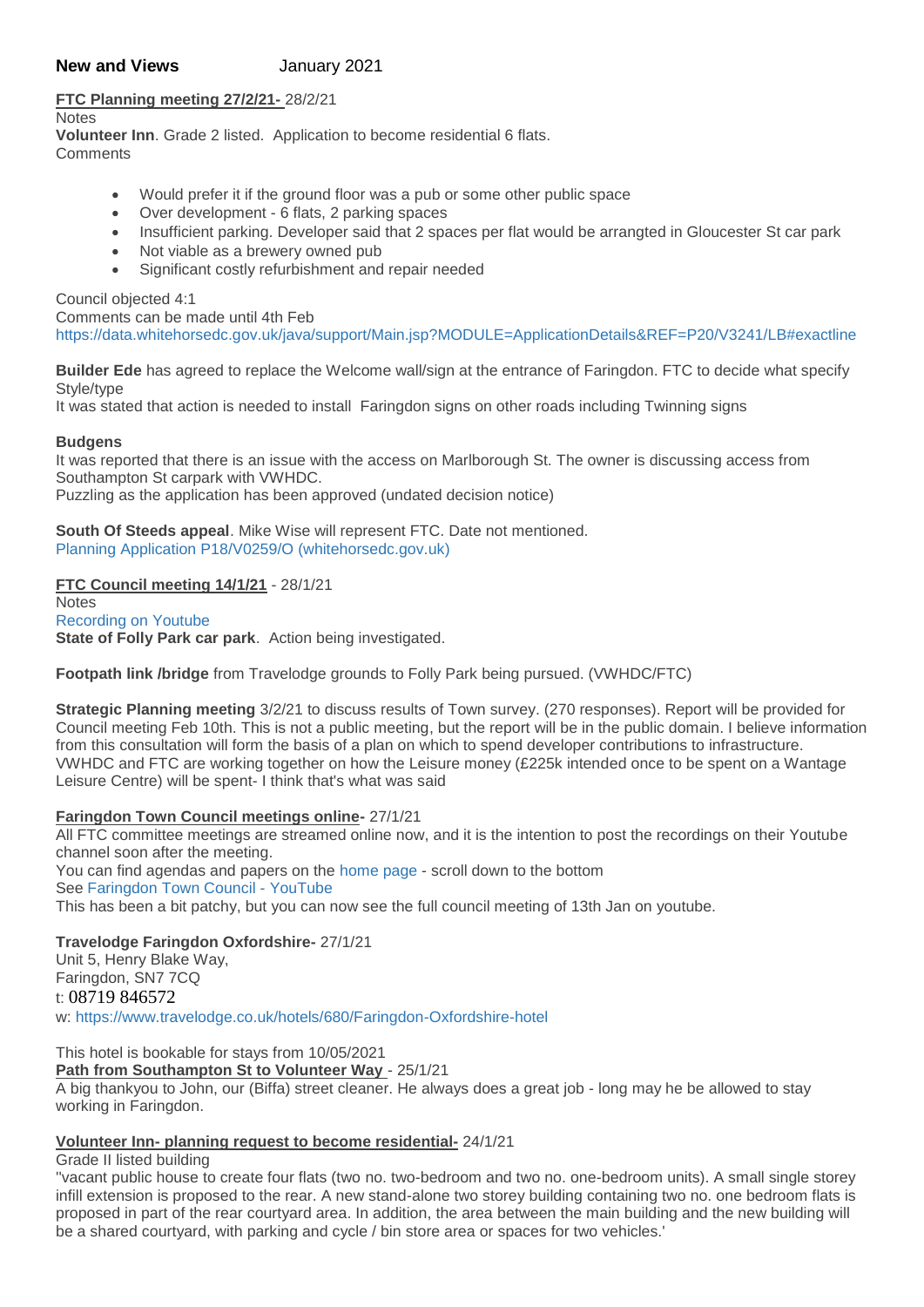'Loss of historic fabric will be limited'

'There is no off-street parking associated with the existing public house, however two spaces are shown for the proposed scheme. An alternative could be zero parking, with the creation of a shared courtyard area for drop off, cycle and bin storage.

Given the town centre location there is no need to provide parking on-site. This is particularly the case given the proximity to existing public car parks, the premium bus services in the town centre and the lack of parking for the public house use

[Planning Application P20/V3241/LB \(whitehorsedc.gov.uk\)](https://data.whitehorsedc.gov.uk/java/support/Main.jsp?MODULE=ApplicationDetails&REF=P20/V3241/LB#exactline) Comments by 11th Feb 2021

# **More Houses in Volunteer Way -** 24/1/21

Planning permission being sought for 9 house, 1\*2 bed, 4\*3 bed 4 \*4 bed [Planning Application P21/V0056/RM \(whitehorsedc.gov.uk\)](https://data.whitehorsedc.gov.uk/java/support/Main.jsp?MODULE=ApplicationDetails&REF=P21/V0056/RM#exactline) Comments by 18th Feb 2021 I assume this, if passed, will require the developer to pay Community Interest Levy, 25% of which will come to Faringdon Town Council to spend Ed

# **Covid vaccination** - 23/1/21

I have to comment on how friendly and helpful everyone is at the Covid centre from traffic monitors to everyone upstairs. And, of course, beautifully organised. Congratulations to all. Mary Beck

### **Trees cut down along Park Road-** 22/1/21

I asked the VWHDC PLanning Officer why the trees were removed ( when the arboricultural report deemed them to be healthy)

- The trees removed are inside another row of trees that are left standing( and nearer the carriageway) Why were were these removed?
- Trees removed nearer the carriageway. Please let me know what carriageway works will be carried out that required these trees to be removed

#### Here is the reply

*The tree removal works were considered with the outline planning application, and at that stage the applicant provided surveys to justify which trees would need to be removed to facilitate the development. This was reviewed and established at that stage. The applicant was also required to provide tree an arboricultural method statement as a conditions application, which has since been approved. For clarification I have attached the arboricultural report , and the tree retention plan, associated with the outline application: P17/V1082/O.*

*With reference to the trees shown to be removed along the front, this was proposed so the carriageway could be widened (bringing the road much closer to the trees) to allow space for the access into the site, visibility splays, the cycle / footway and to accommodate the bus stop – shown on attached access strategy plans. The Tree Officer reviewed the surveys and concluded there was justification for certain trees to be removed to allow the access to be created. This approach was presented to the Planning Committee in March 2018 and felt to be acceptable, based on*  replacement trees and planting being provided elsewhere on the development. The applicant has provided this detail *in the form of a landscaping scheme to help integrate the development into the local area, which includes additional trees to offset the loss of the trees along the front, and screening along the eastern edge. The landscaping scheme has since been formally approved as a conditions application.*

*In terms of the recent tree removal, the trees closest to the road tally with those shown on the tree retention plan [T8, G7, T5, T4, and ash adj. crossing island]. However, we have been alerted to the removal of three further trees (marked as G3 – Ash) on the retention plan. These are the three set back behind the run of beech trees, as indicated on your photos. Discussions have already started between the Tree Officer and the developer to secure replacement trees, and to address the loss of the three ash trees. Given the proximity of the ash and beech trees, it would not be beneficial to the growth of the beech trees to provide replacement trees in exactly the same location. The Tree Officer will clarify the requirements to the developer in due course, and will continue to liaise with their Tree consultant, who is regularly monitoring the tree protection as the development progresses.*

Ed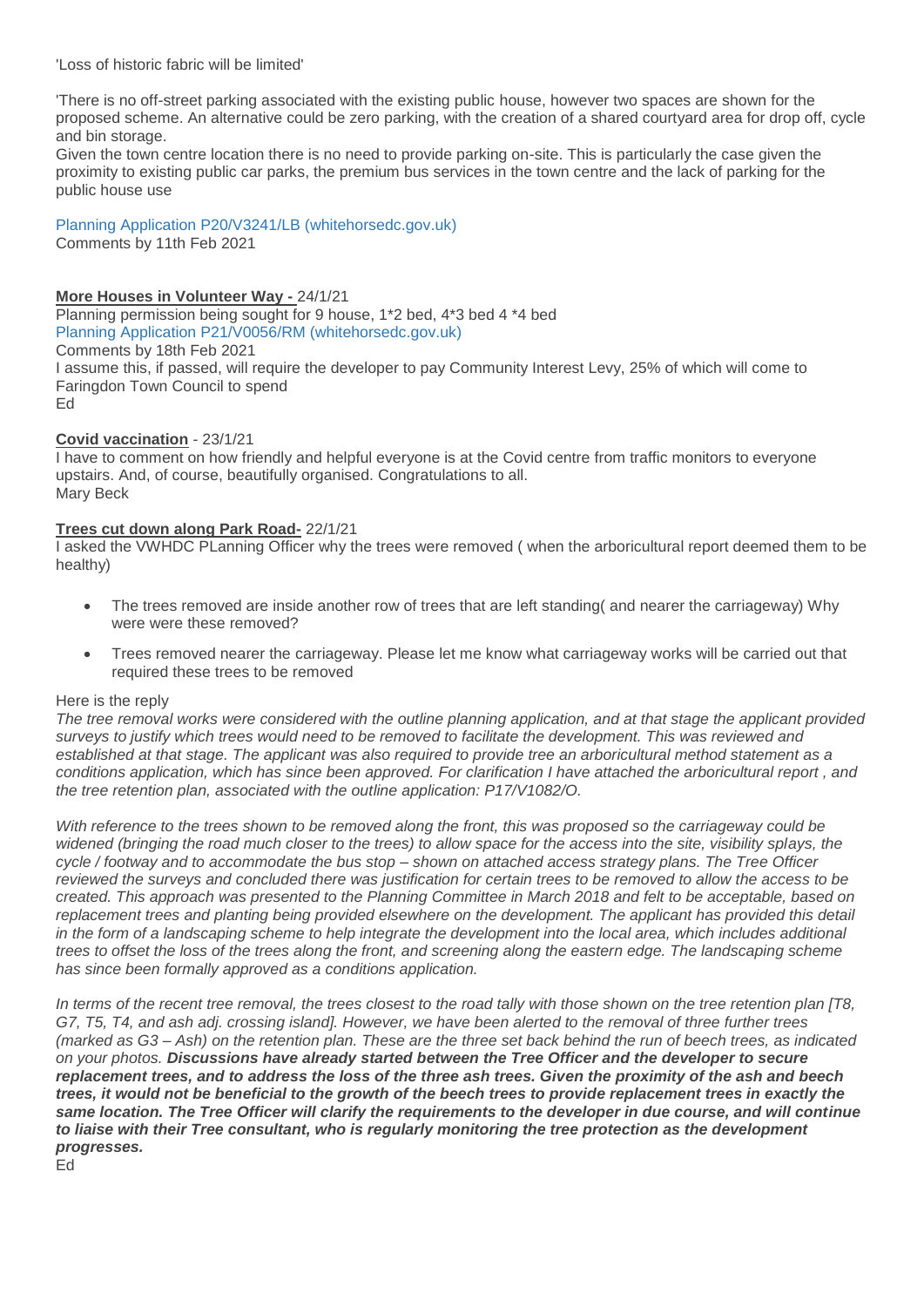# **Covid Vaccination Programme Wave.3. Update: 21-01-21**- 21/1/21

We will commence our T**hird Covid Clinic** from Friday 22nd – Sunday 24th January 2021 Clinic NOT at WHMP Practice building. Please see detail below of where you will be vaccinated. The groups of Patients to be vaccinated are:

- 1)All those aged between 70 75 plus any from 76 or older, not yet vaccinated.
- 2)All those aged between 18 79 who are officially Shielding

APPOINTMENT BOOKING: We will text patients in these groups, for whom we have a mobile phone number. The text message has a link to book your appointment via 'AccuBook,' a simple three step process. Please help us by using this service if at all possible. Please contact the Practice direct if you have no mobile phone, and/or we will call you.

3)Health and Social Care staff; qualifying details below.

The clinic will take place at Unit.1, RAC Trading Estate, Faringdon SN7 7BP (behind Esso fuel station on Parks Road, Faringdon). Look for Marshals and signage on the day. Map on [website.](https://www.whmp.co.uk/)

Other eligible for vaccination: Health and Social Care staff. All employed and/or paid Carers, plus any frontline NHS staff are entitled to a Covid Vaccination. To register for your vaccination please apply

to: [occg.carerseligibleforcovidvaccine@nhs.net](file:///C:/Users/Gene%20PC/AppData/Local/Temp/occg.carerseligibleforcovidvaccine@nhs.net) 

Contact us today or 22/01/21 for vaccination this weekend; you do not need to be a Practice patient.

We will update this message as necessary, and our Facebook Page, so please check regularly for updates. We will advise on the next groups to be vaccinated and when, as soon as we know. In closing, a huge Thank you to all who have visited for the vaccination, some 2500 as of now, since last Friday. Your

kind words of support for our efforts are hugely appreciated by all at WHMP. WHMP

# **Thankyou WHMP** - 20/1/21

Just wanted to say well done everyone involved in the Covid Vaccination clinic, very well organised and all very friendly, despite the volunteers standing out in the rain, they were all very helpful. Sue Crook

# **Report from our VWHDC councillors** - 20/1/21

This report was written by David Grant and Bethia Thomas for the monthly Faringdon Town Council meeting. It has some interesting information.

- Leisure s106 c£230k
- Support for residents
- Gloucester St Car park
- Planning enforcement
- Volunteer Inn

It can be found in the Agenda pack for the [13/1/21 meeting.](https://www.faringdontowncouncil.gov.uk/category/meetings/) [It is also here](http://weebly-file/1/4/7/6/14765418/vwhdc_ftc_report_2021_jan.pdf) Ed

# **Help if you're shielding -** 21/1/21

[https://www.whitehorsedc.gov.uk/vale-of-white-horse-district-council/coronavirus-community-support/support-for](https://www.whitehorsedc.gov.uk/vale-of-white-horse-district-council/coronavirus-community-support/support-for-people-who-need-help/)[people-who-need-help/](https://www.whitehorsedc.gov.uk/vale-of-white-horse-district-council/coronavirus-community-support/support-for-people-who-need-help/)

Help for individuals and families - [Vale of White Horse District Council](https://www.whitehorsedc.gov.uk/vale-of-white-horse-district-council/coronavirus-community-support/support-for-people-who-need-help/)

Help is available if you're struggling because of COVID-19 and you have nobody around to help you. Call our Community Hub on 01235 422600 if you need support or complete the online form.

The Community Support team is available from: 8.30am-5pm Monday to Thursday 8.30am-4.30pm on Fridays The team will put you in touch with a network

[www.whitehorsedc.gov.uk](http://www.whitehorsedc.gov.uk/)

# **White Horse Covid vaccinations** - 19/1/21

We went earlier and nothing could have been more straightforward.

Congratulations to the teams from WHMP, the Military personnel, volunteers and absolutely everyone involved for you friendly approach, sound organisation and superb planning.

If there are any over-70s who might be worrying about attending, please be re-assured. You will be in very safe hands.

Name supplied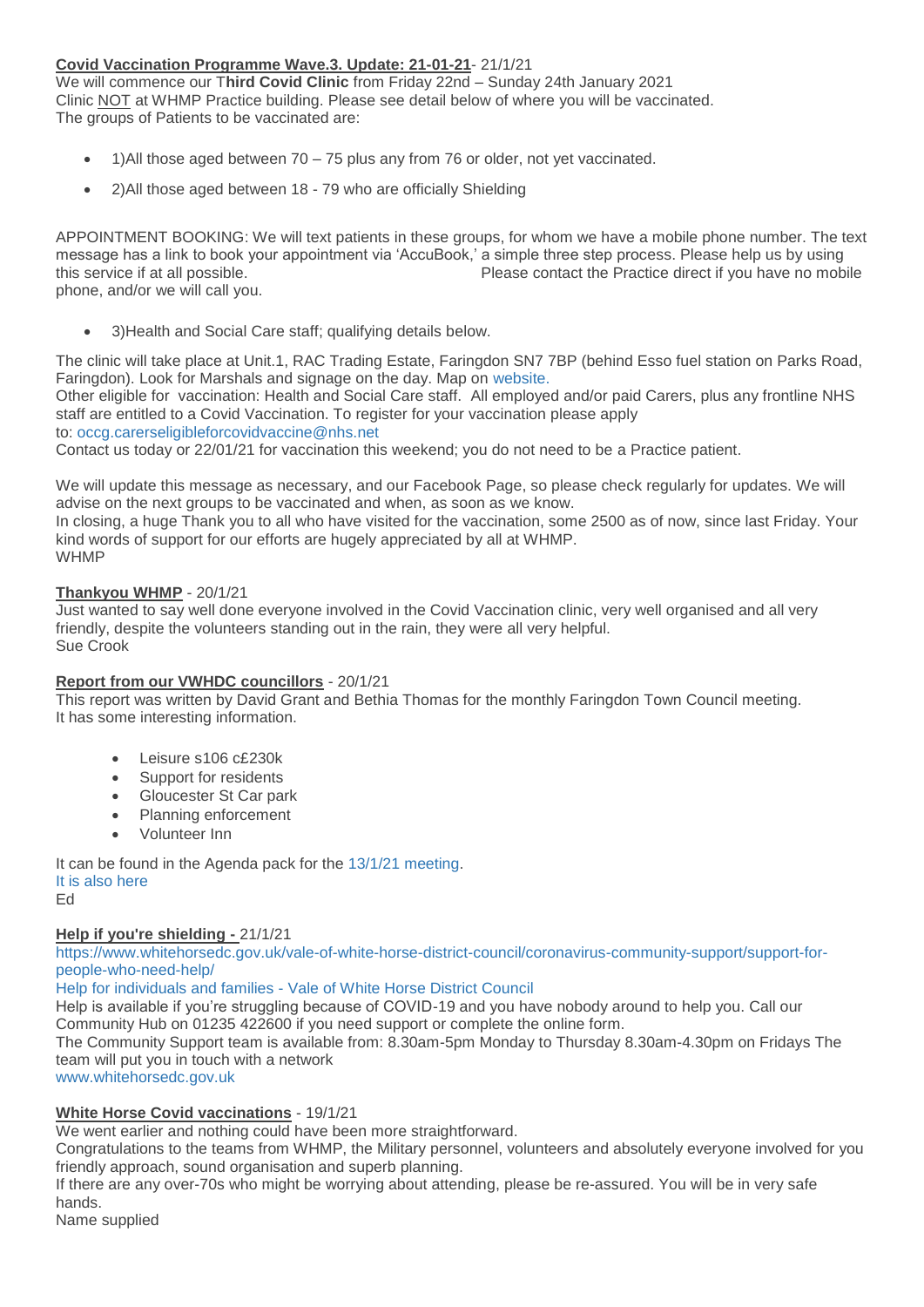# **Covid Vaccinations- Location** - 18/1/21

Rac Unit 1, off Park Road [See map](http://weebly-file/1/4/7/6/14765418/covid_rac_directions.jpg) and on Home page of this site

### **VWHDC Waste and Recycling** - 15/1/21

Nearly 100 members of Faringdon U3A listened to a presentation by a VWHDC Recycling and Education Officer. Here are my notes:

VWHDC recycle 62% ( 3rd in England 2018)) ( c12% is rejected through contamination)

You can recycle -CLEAN pots/tubs/trays/bottles/cans/paper/card Lids on. Loose in the bin. If in doubt put in black bin Food residue in recycle bin will contaminate the whole bin

#### Waste- Black bin

Compostable bags and cups, Bubble wrap, cling films, crisps, biscuit wrappers, polystyrene, flower pots, hard plastic (eg toys), Tissues, Kitchen roll, disposable coffee cups, blister packs, crisp tubes Loose in the Bin. If in doubt put in black bin

Food waste - Green caddy- Food only in lined ( paper, plastic bag) or unlined bin. Corn starch bags unsuitable

Garden waste- Brown Bin - Weeds, plants, cuttings, grass. No plastic pots, containers, bags

This is how the waste and recycling is processed and used:

Recycling (Green) Hand sorted at Culham, processed, sold (mostly abroad) for reuse Waste (Black) **Incinerated at Ardley to produce electricity** Garden (Brown) Composted in outdoor heaps and sold to farmers Food (Green caddy) Processed at Wallingford, to produce methane which becomes electricity (for 4.8k homes) and residue sold as fertiliser

# **Covid jabs -** 15/1/21

White Horse Practice are calling 70-79 year olds for their vaccination. I believe you'll either get a text, or be phoned Ed

## **Mobile Banking**.- 13/1/21

Just found out today that the hours of the bank visits to Faringdon have been changed .

They are now 12.15 to 1.15 every other Wednesday during the current lockdown.

It would have been helpful for Lloyds to inform this town of the changes so that the residents were not inconvenienced by making a fruitless visit as I did today. Not at all impressed by the lack of information from Lloyds,,!! See dates on [www.lloydsbank.com/banking-with-us/mobile-branch/south-east.html#Faringdon](https://www.lloydsbank.com/banking-with-us/mobile-branch/south-east.html#Faringdon)

# **Help if you're shielding -** 13/1/21

I wonder if there are local volunteers in Faringdon who can help people who are shielding. For example with shopping and prescriptions.

If there is such a service I would be grateful if could let me have contact details.

[hazelbagwell9@gmail.com](mailto:hazelbagwell9@gmail.com)

*ED: Faringdon Viral Kindness I think has closed now as I think the service is now provided from elsewhere. But sorry-I don't know the details*

*I have found*

- *[Faringdon Community Support \(google.com\)](https://sites.google.com/view/faringdonviralkindness/home)*
- *[Shielding our most vulnerable | Abingdon-on-Thames](https://www.abingdon.gov.uk/abingdon-news/abingdon-thames-town-council/shielding-our-most-vulnerable) ( includes White Horse area)*
- *[Get support if you're clinically extremely vulnerable to coronavirus -](https://www.gov.uk/coronavirus-shielding-support) GOV.UK (www.gov.uk)*

# **Town Centre 20mph Speed Restriction** - 13/1/21

Have just read the proposal for a 20 mph Speed Restriction in the Town Center which will be funded by the Council .. For years many in this town have been asking for something to be done about the constant illegal parking along London Street where people park on the paths blocking peoples access to there own front doors showing no consideration or regard for anyone or the law . . Only to be told time and time again that there is no money in the pot to fund a parking warden and the Police aren't interested .. Suddenly money is available and abundant for other newly thought up traffic schemes .. Its about time the Council listened and acted ... Dean Suckling

*Ed: Oxford CC and VWHDC, Cherwell and South Oxford councils have agreed to take over responsibility of on street parking enforcement from the police ( as has been done in other parts of England) Their submission needs to be agreed to by Governement ( Dept Transport?). Target date to take over enforcement is November 2021*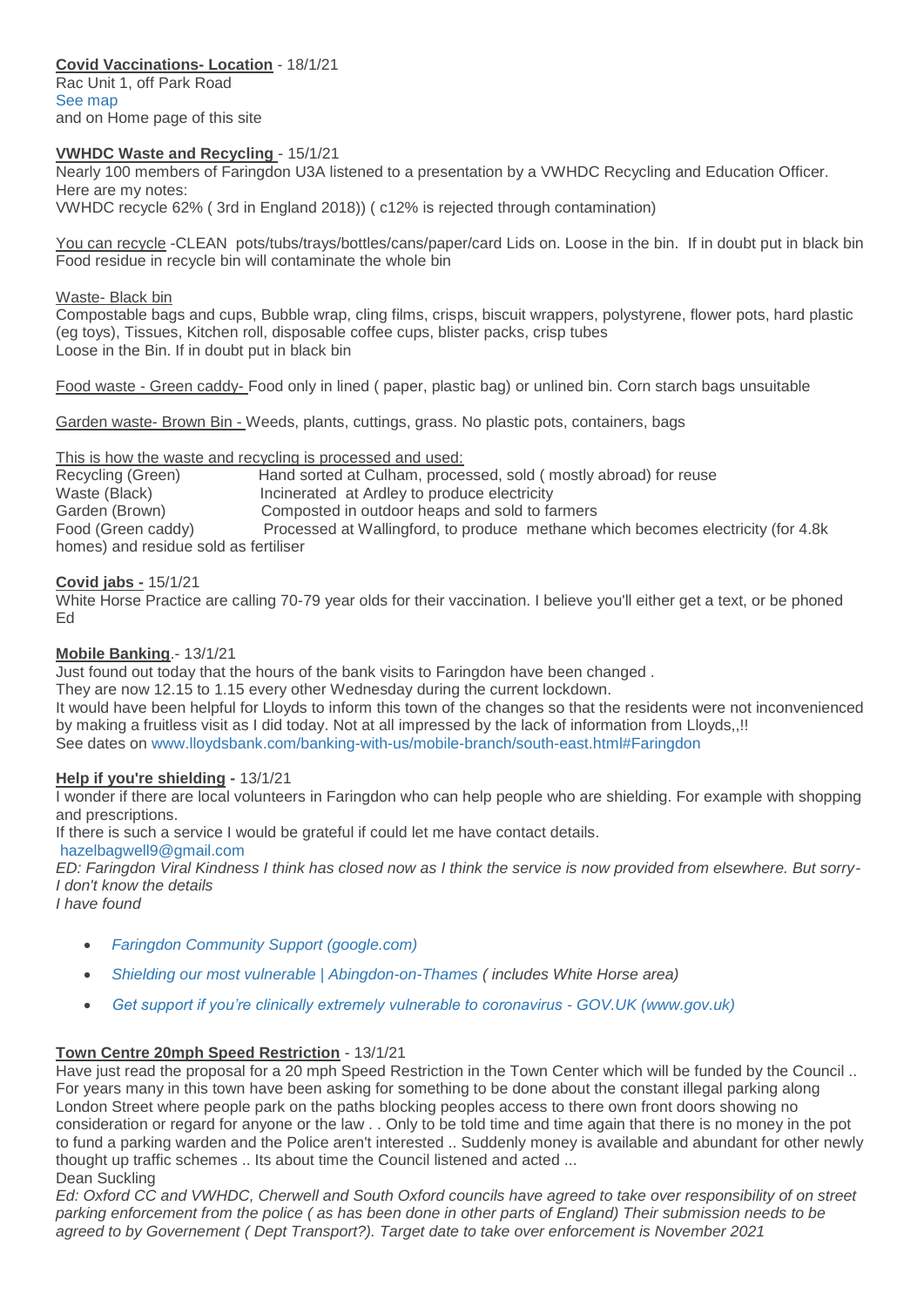#### **Reference social gathering at the Folly and the skate park this past weekend 9/10 January**.- 13/1/21

I find it very hurtful and shameful of Families and friends meeting up at the folly/Skate park picnicking and social gathering, We are in a national lockdown I can't believe the council have not closed both sites down.

We counted at least twenty people around the folly tower gathering and more than forty five people at the skate park watching there children with no social distancing..

I have lived on tuckers road for fifteen years and only work are dogs for one hour during day as advised by the government rules of the national lockdown and we wear are masks when walking, But we are afraid to walk are dog around both the folly hill and folly sports ground now..

Am sorry but we have no alternative to write to all our local MPs with photos of the gathering are skate park and folly hill.

Just a foot note the fields around the folly tower are Private land owned by the farmer and am very sure he doesn't want people trespassing on his land.as they have been.

Stay safe and save lives.

Jane French

# **White Horse Council Consultations -** 12/1/21

The council is asking the public and local businesses and organisations to comment on the draft Community Infrastructure Levy (CIL) Charging Schedule and the draft Developer Contributions ... [www.whitehorsedc.gov.uk/planning/community-infrastructure-we-want-your-views-2/](https://www.whitehorsedc.gov.uk/planning/community-infrastructure-we-want-your-views-2/)

The consultations on both draft documents run from Monday 11 January until midnight on Monday 8 February.

# **Bosom Friends Breast Cancer Support** - 12/1/21

This time last year, nobody had any idea what 2020 would have in store for us. The coronavirus pandemic has meant that the last few months have been challenging and difficult for just about everyone.

Hearing the news that you have cancer is devastating; receiving such a diagnosis during these uncertain covid times can be even more frightening. As well as the obvious physical effects, such a diagnosis is emotionally overwhelming and ultimately life-changing; it's common to feel alone, fearful and anxious.

Breast cancer is the most common cancer in the UK, with one in eight women being diagnosed in their lifetime. Men can also be diagnosed with breast cancer. Each year around 12,000 people will die from the disease. Although survival rates have improved dramatically – with more people now surviving breast cancer than ever before – there is still a long way to go.

Bosom Friends is a small, Oxfordshire support group run entirely by volunteers and offers a listening ear as well as practical, confidential support to those who have been affected by breast cancer. The group was formed several years ago by two women who wanted to ensure that others in Oxfordshire would not feel the same isolation that they had experienced following their diagnosis.

Members of Bosom Friends would usually meet once a month, often in the home of one of the members with a chat, cuppa and cake. Although currently unable to hold normal group meetings due to coronavirus Bosom Friends continue to hold monthly meetings online via Zoom.

Whether you have just been diagnosed, are currently undergoing treatment or completed your active treatment a while ago, the group offers emotional support and practical, up-to-date information. Above all, we can offer an understanding voice at the end of the phone should you ever need it.

If you or someone you care about has been affected by breast cancer, please do take a look at the Bosom Friends website - [www.bosomfriends.org.uk;](http://www.bosomfriends.org.uk/) alternatively if you prefer, please call Jan in confidence on 01844 290362 for more information.

# **Ring found.**- 11/1/21

Hello. We have found a ring today (11/01/21) whilst walking on Humpty Hill. If you think it belongs to you, then please email me with a description and I will let you know if it matches yours. regards Mark [marklunnon219@btinternet.com](mailto:marklunnon219@btinternet.com)

# **Online Town Council Meeting Wed 13th 7.15** - 10/1/21

Agenda, reports and link to view proceedings can be found on [Full Council to be held on Wednesday 13th January 2021 at 7.15pm.](https://www.faringdontowncouncil.gov.uk/full-council-to-be-held-on-wednesday-13th-january-2021-at-7-15pm-the-2021-22-budget-will-be-considered-at-this-meeting/) [T](https://www.faringdontowncouncil.gov.uk/full-council-to-be-held-on-wednesday-13th-january-2021-at-7-15pm-the-2021-22-budget-will-be-considered-at-this-meeting/)he 2021. 22 budget will be considered at this meeting. - Faringdon Town Council If you would like to submit a question for the meeting please email: [sally@faringdontowncouncil.gov.uk](mailto:If%20you%20would%20like%20to%20submit%20a%20question%20for%20the%20meeting%20please%20email:%20sally@faringdontowncouncil.gov.uk)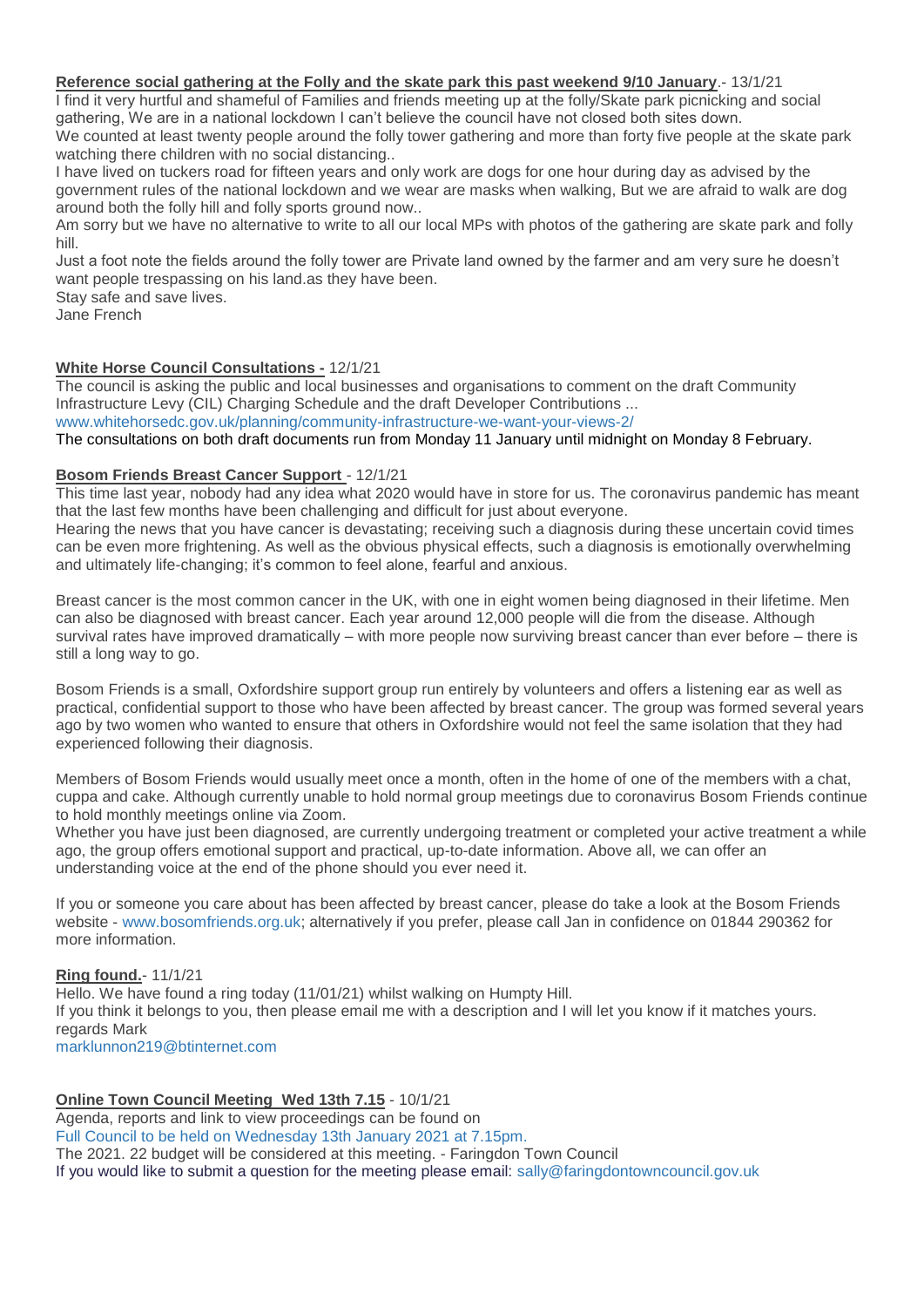# **Vaccination starts in Faringdon** - 9/1/21

**Covid Vaccination Programme Launch at White Horse Medical Practice: 08-01-21**

We have today received notification that our first supply of the Covid Vaccine should arrive with us at a time to be confirmed, on Thursday 14th January, 2021.

The groups of patients to be vaccinated are:

- **All those over 80 years of age, all care home residents and care home staff:** WE WILL CALL YOU TO BOOK YOUR APPOINTMENT. PLEASE DO NOT CALL THE PRACTICE.
- All Health and Social Care staff.
- **Covid Vaccination Eligibility for Carers and NHS Staff:** All employed and/or paid Carers and all frontline NHS staff are entitled to a Covid Vaccination at our first Covid clinic.

To register your intention to be vaccinated please apply to[:occg.carerseligibleforcovidvaccine@nhs.net](x-apple-ql-id://word/occg.carerseligibleforcovidvaccine@nhs.net) 

Our initial batch of vaccines will be the Pfizer BioNtech, which has to be used within 3 days of delivery. Accordingly we will start to make bookings for the above stated groups immediately, with a view to vaccinating in the period 15th – 17th January.

We will update this message as necessary, and our Facebook Page, so please check regularly for updates. We will advise on the next groups to be vaccinated as soon as we know.

For more info on the Covid vaccine please visit: [https://www.gov.uk/government/collections/covid-19-vaccination](https://www.gov.uk/government/collections/covid-19-vaccination-programme)[programme](https://www.gov.uk/government/collections/covid-19-vaccination-programme)

### **Return of NHS equipmemt-** 8/1/21

We're asking people to help their local NHS by returning any equipment they've been loaned and no longer use, as much of this equipment could be recycled and reused.

Please have a look around your house, or the house of the people you care for to see if you have any chairs, beds, wheeled commodes, mattresses, electrical items, bed rails, walking and toilet frames, telecare items and slings that are no longer needed and have an NRS Healthcare sticker attached

URGENT: Help your NHS and hand it back - [Equipment required due to COVID-19 \(oxfordshireccg.nhs.uk\)](https://www.oxfordshireccg.nhs.uk/news/urgent-help-your-nhs-and-hand-it-back-equipment-required-due-to-covid-19/107338)

### **Robert Pye and descendants -** 7/2/21

There has long since been information about Henry [James Pye](http://weebly-link/434258152824496991) ( the infamous poet Laureate to George III) on this site. I have now added further information about his forebears starting with his GGG grandfather [Robert Pye.](http://weebly-link/341078854282019091) I've gleaned all this from the internet so if there is anyone out there who knows more or can correct anything please get in touch [genewebb@rocketmail.com](mailto:genewebb@rocketmail.com)

Ed

# **Grants available fro Oxford Community Foundation** - 7/1/21

We are delighted to inform you that we have opened a new grants round, from our Community Resilience Fund. These grants aim to give organisations vital funding as they continue to respond to the pandemic or enter the recovery phase.

Grants of up to £5,000 are available on a rolling basis, **until all the funds are allocated**. Applications will be assessed on a weekly basis. Priority will be given to projects that are responding to the latest lockdown.

There is just a short online application form to complete.

Find out more about what we are looking for [oxfordshire.org/grants/2021-covid-19](https://oxfordshire.org/grants/2021-covid-19-grants/?dm_i=1OSY,76T5A,LUB5YT,T4JRR,1) [grants/?dm\\_i=1OSY,76T5A,LUB5YT,T4JRR,1](https://oxfordshire.org/grants/2021-covid-19-grants/?dm_i=1OSY,76T5A,LUB5YT,T4JRR,1) **[ocf@oxfordshire.org](mailto:ocf@oxfordshire.org)**

# **Oxford County Council Budget Consultation-** 7/1/21

Please take the time to read the consultation booklet which provides helpful information (it can be [downloaded here](https://consultations.oxfordshire.gov.uk/gf2.ti/-/1219394/88373445.1/PDF/-/Budget_consultation_booklet_20212022.pdf) or see below under 'documents') and have your say. Our [news package](https://news.oxfordshire.gov.uk/frontline-services-given-protection-with-new-investments-in-services-proposed-for-202122/) provides additional useful information. You may also wish to review the [council's full budget proposals](https://mycouncil.oxfordshire.gov.uk/documents/b19307/Addenda%20Friday%2018-Dec-2020%2014.00%20Performance%20Scrutiny%20Committee.pdf?T=9) and supporting information that will be considered by the [Performance Scrutiny Committee on 18th December,](https://mycouncil.oxfordshire.gov.uk/ieListDocuments.aspx?CId=895&MId=6048) to help inform your consultation response. Please take the time to respond to our Budget Proposals

The public consultation on the budget closes on 13th January 2021 and feedback will be considered when councillors set the budget on 9th February 2021.

[consultations.oxfordshire.gov.uk/consult.ti/budget2021/consultationHome](https://consultations.oxfordshire.gov.uk/consult.ti/budget2021/consultationHome)

# **Planning Application 'Las Chicas' -** 6/1/21

The proposal is part of works to convert the vacant premises (formerly a bar, BGI building) into a new vibrant restaurant. As part of this a sufficient extract system is required from a modified kitchen <https://data.whitehorsedc.gov.uk/java/support/Main.jsp?MODULE=ApplicationDetails&REF=P20/V3138/LB>